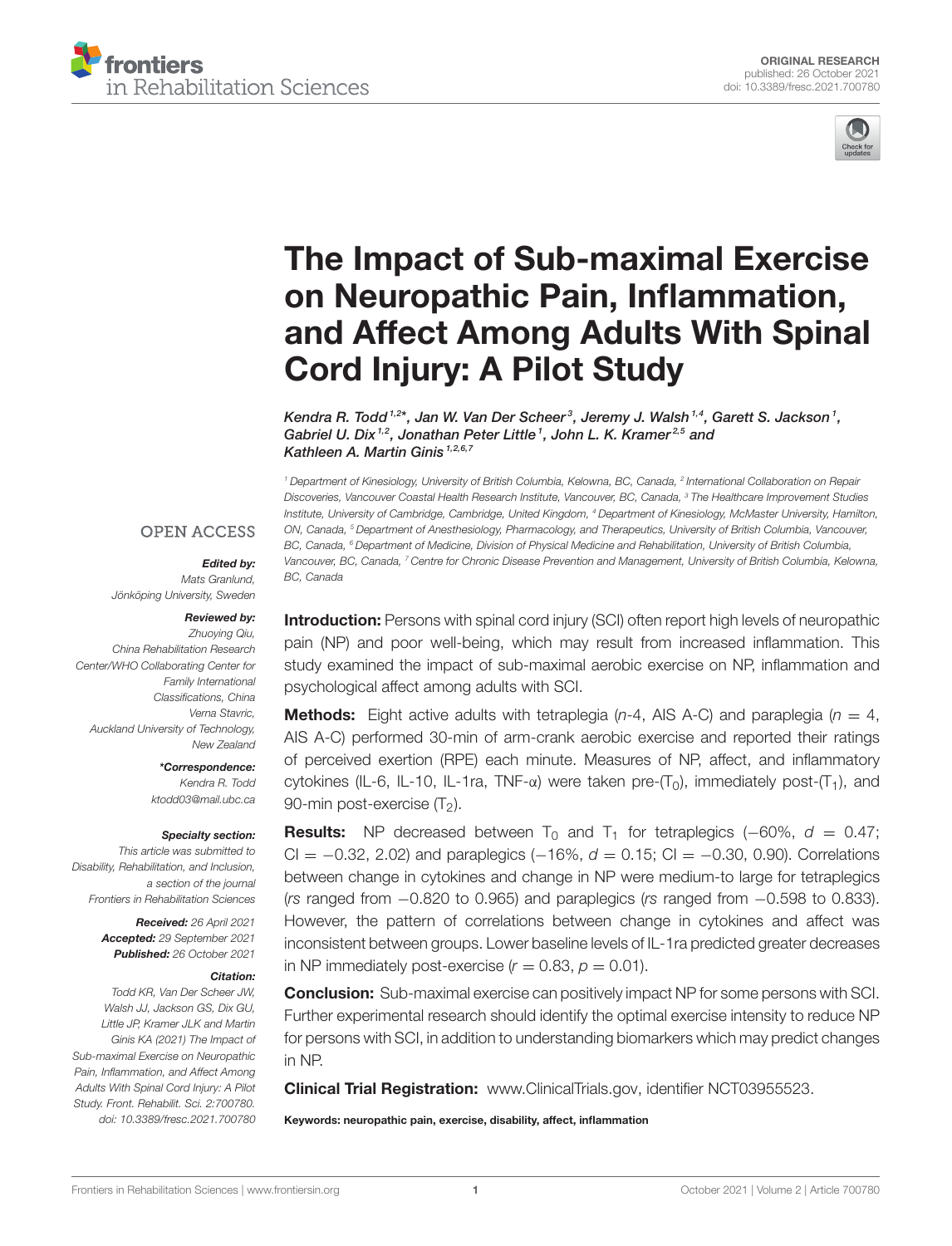# INTRODUCTION

Neuropathic pain is caused by a lesion or disease of the somatosensory nervous system [\(1\)](#page-9-0) and commonly manifests as allodynia (pain resulting from a non-noxious stimulus) and hyperalgesia [heightened response from a noxious stimulus; [\(2\)](#page-9-1)]. Approximately 75% of persons with spinal cord injury (SCI) experience neuropathic pain [\(3\)](#page-9-2), with many reporting pain to be more debilitating than the injury itself. Individuals with SCI who experience greater pain also report more negative affect [instantaneous displeasure that lacks cognitive appraisal; [\(4\)](#page-9-3)] and susceptibility to developing mood disorders, such as depression or anxiety [\(5\)](#page-9-4).

Current treatment options for neuropathic pain are primarily pharmaceutical; however, in addition to eliciting debilitating side effects, pharmaceuticals result in just 50% pain reduction for only 30% of individuals with SCI-related chronic neuropathic pain [\(6\)](#page-9-5). Consequently, many individuals who experience neuropathic pain prefer non-pharmaceutical alternatives [\(7\)](#page-9-6). In a survey of 90 adults with SCI, 79% of those who reported on their preference for neuropathic pain management, preferred nonpharmaceutical treatments [\(8\)](#page-9-7). Together, these data demonstrate the need to identify alternative treatment options to treat neuropathic pain among individuals with SCI.

One potential treatment to alleviate SCI neuropathic pain, improve affect, and potentially reduce risk for mood disorders [\(9,](#page-9-8) [10\)](#page-9-9) is exercise. Exercise has been recognized as having positive effects on neuropathic pain among persons with SCI, despite the limited quantity and quality of evidence [\(11\)](#page-9-10). However, evidence is emerging which indicates that exercise induced hypoalgesia may exist for persons with SCI. For example, in a case series, participants with SCI reported decreased neuropathic pain sensations following at least one of two bouts of self-selected, community-based exercise performed within a single week [\(9\)](#page-9-8). The neuropathic pain-modulating benefits of acute exercise appear to persist with exercise training, as 10 weeks of aerobic exercise training led to decreased neuropathic pain for adults with SCI upon completion of the intervention [\(12\)](#page-9-11). Various biological mechanisms underlying exercise induced hypoalgesia have been explored among ablebodied individuals, with evidence suggesting an interplay between the opioid, endocannabinoid, serotonergic and immune systems [\(13–](#page-9-12)[15\)](#page-9-13). However, the explanations for why exercise modulates neuropathic pain among persons with SCI are currently unknown.

The mechanisms underpinning neuropathic pain development are not well-understood. Various hypotheses exist in attempts to explain neuropathic pain development including structural damage within the central nervous system, and somatosensory cortex reorganization [\(16\)](#page-9-14). However, the nociceptive environment also impacts the presence and severity of neuropathic pain [\(17\)](#page-9-15). Pro-inflammatory cytokines such as interleukin-6 (IL-6), and tumor necrosis factor-alpha (TNF-α) have been shown to induce hyperalgesia, thereby increasing levels of neuropathic pain [\(18\)](#page-9-16). In contrast, a reduction in these pro-inflammatory cytokines has been shown to prompt analgesic effects [\(17,](#page-9-15) [18\)](#page-9-16). This relationship has also been demonstrated among persons with SCI using a dietary intervention. Relative to a control group, participants who consumed an anti-inflammatory diet for 12 weeks experienced changes in sensory neuropathic pain as a function of the change in pro-inflammatory cytokines [\(19\)](#page-9-17). It is not known whether exercise can elicit the same effects in people with SCI.

In persons without SCI, research consistently shows that exercise can lead to increased acute levels of circulating IL-6, and subsequent rises in plasma concentrations of anti-inflammatory cytokines IL-1 receptor antagonist (IL-1ra), IL-10, and soluble TNF receptors [\(20,](#page-9-18) [21\)](#page-9-19). However, exercise needs to be performed at a minimum intensity ( $>50\%$  VO<sub>2</sub>max) or duration ( $>30$  min) for the anti-inflammatory response [\(21\)](#page-9-19), analgesic effects [\(22\)](#page-9-20) and improvements in affect [\(23\)](#page-9-21) to occur. For persons with SCI above the 6th thoracic vertebrae (T6), the loss of somatic and autonomic control frequently results in a blunted cardiovascular response to exercise [\(24\)](#page-9-22). Additionally, research evidence is inconclusive regarding the role and extent that the sympathetic nervous system plays in exercise-related changes in inflammation [\(25,](#page-9-23) [26\)](#page-9-24) and subsequent analgesic effects. Although exercise can induce analgesia through upregulation of anti-inflammatory cytokines and reduced microglial activation in the central nervous system [\(27\)](#page-9-25), it is unclear whether persons with SCI above T6 experience an attenuated analgesic response to exercise. Taken together, it is important to examine if any biomarkers can be used to predict who may experience exercise-related improvements in neuropathic pain following SCI.

The debilitating nature of neuropathic pain, coupled with the bidirectional relationship between pain and affect, highlight the need for understanding neuropathic pain as having both physiological and psychosocial contributors. Therefore, the primary purpose of this study was to test the effect of a single bout of sub-maximal aerobic exercise on inflammatory cytokines, neuropathic pain, and affect among individuals with SCI. Additionally, an exploratory aim of this study was to assess the relationship between baseline levels of cytokines and changes in neuropathic pain from pre- to post-exercise. Submaximal aerobic exercise was implemented in order to align with exercise guideline recommendations for people with SCI [\(28\)](#page-9-26). It was hypothesized that a bout of sub-maximal aerobic exercise would lead to an acute increase in circulating levels of IL-6 and anti-inflammatory cytokines, decreased neuropathic pain, and improved affect from pre- to post-exercise among persons with SCI. Additionally, it was hypothesized that decreased neuropathic pain would be correlated with increased antiinflammatory cytokines and improved affect.

# METHODS

### Participants

To participate in this study, individuals were required to: (1) have incurred an  $|SCI| > 12$  months ago with an injury at the third cervical level or below (as long as diaphragmatic control and arm functioning allowed upper-body exercise); (2) experience chronic below-level of SCI neuropathic pain (>3 months) (at-level of SCI pain was excluded to minimize the risk of pain misidentification). Chronic neuropathic pain was an inclusion criterion given that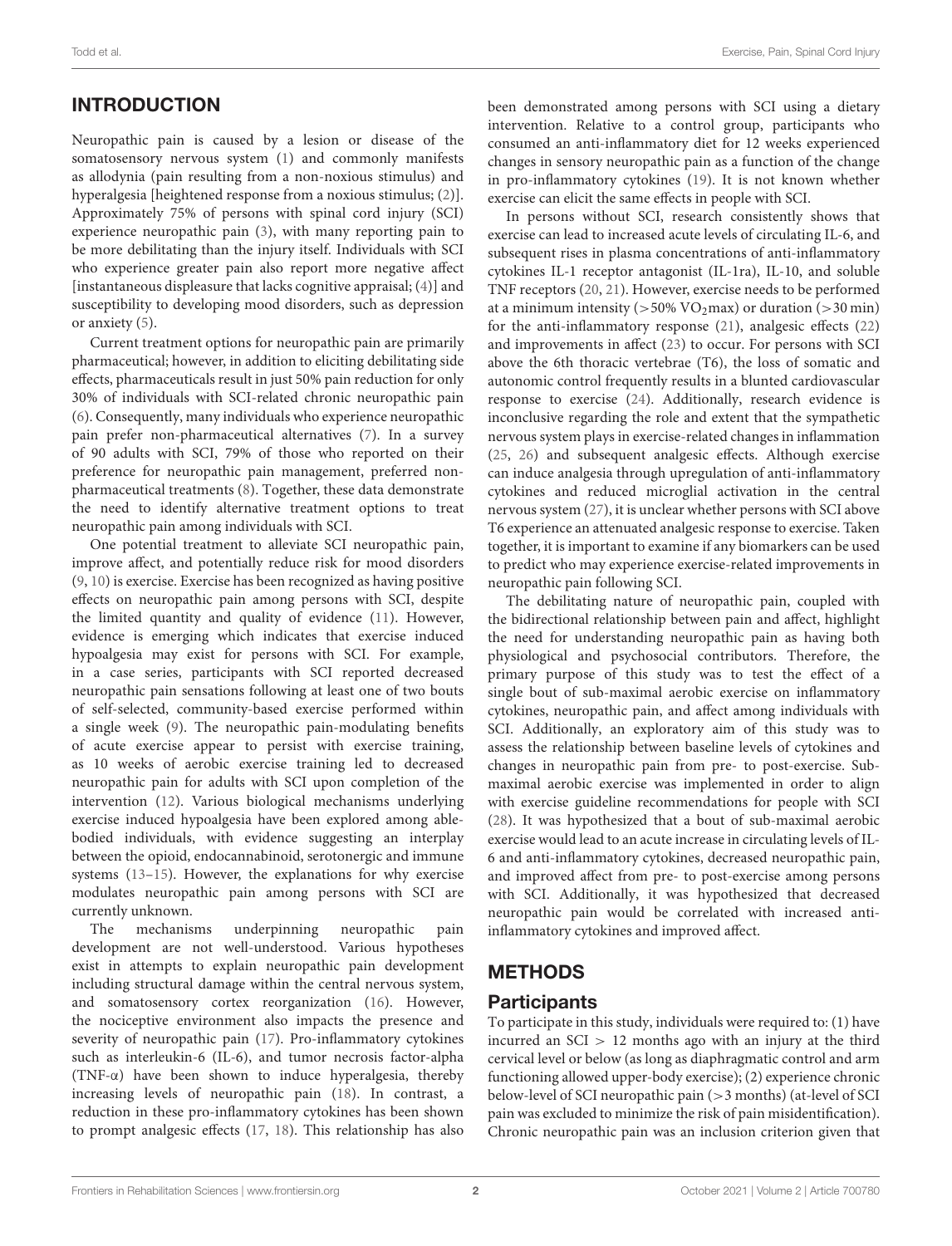neuropathic pain typically persists >3 months for persons with SCI, and to ensure that pain did not spontaneously resolve between testing sessions; (3) individuals were required to have the ability to read/write in English; and (4) routinely achieve at least the lowest level of the SCI exercise guidelines consisting of 20 min of moderate-to-vigorous intensity aerobic activity two times per week, and strength training two times per week, consisting of three sets of 8–10 repetitions of each exercise for each major muscle group [\(28\)](#page-9-26). The latter criterion was instated because acute exercise participation by chronically inactive individuals may induce pain "flare-ups" [\(29\)](#page-9-27) and impact inflammatory profiles.

Participants were recruited January–March, 2019 through advertisements emailed from community organizations from across British Columbia, and through emails directed toward individuals who had previously expressed interest in participating in SCI-studies. After screening, 10 active individuals with SCI of  $>1$ -year duration participated in this study. Ten individuals were the desired sample size based on previous case series data [\(9\)](#page-9-8). This study carried the approval of the UBC Clinical Research Ethics Board (CREB; H18-03191), whereby all experiments were performed in accordance with CREB guidelines and regulations. Participants provided written, informed consent prior to enrolling in this study.

### Procedural Overview

This study is a secondary analysis of case series data [\(clinicaltrials.gov](http://www.clinicaltrials.gov) registered: NCT03955523; 20/05/2019).

#### Measures

#### **Inflammatory Cytokines**

Blood samples were drawn by a trained phlebotomist from participants' most accessible antecubital vein. Samples were collected in the same clinical laboratory room as the exercise bout. All biosafety hazard protocols were followed, and JL's laboratory held a UBC-approved biosafety permit for this research space. Samples were placed in EDTA tubes and centrifuged at 2,000 g for 15 min at 4◦C (Eppendorf, Hamburg, Germany), followed by a subsequent centrifuge at 10,000 g for 10 min at 4◦C to remove platelets. The resultant supernatant was subsequently aliquoted and stored at −80◦C. IL-6, IL-1ra and TNF-α were analyzed and quantified using the U-PLEX metabolic group 1 assay kits (K151ACL-1, LOT 289109, Mesoscale, Maryland, USA) according to manufacturers' instructions, and read using an MSD QuickPlex SQ120 plate reader (Mesoscale, Maryland, USA). All samples were analyzed in duplicate. The plate-specific intra-assay coefficients of variation (CV) were as follows: IL-10 = 10.4%; IL-1ra = 5.91%; IL-6 = 13.73%; TNF- $\alpha = 17.84$ %. The combined CV was 11.97%.

#### **Neuropathic Pain Scale**

Participants' neuropathic pain was measured using a modified version of the Neuropathic Pain Scale [NPS; [\(30\)](#page-9-28)]. This 10-item scale ( $0 =$  nothing at all,  $10 =$  most intense sensation imaginable) measures pain sensations common to neuropathic pain (e.g., "burning," "dull," "deep") in addition to measuring general pain qualities (i.e., "intensity" and "unpleasantness"). For each item on the NPS, participants were asked to verbally state how their pain sensation felt at that very instant. The first author (KRT) recorded each response. One question regarding the temporal nature of neuropathic pain was excluded, because it was not meaningful given the acute nature of the present study. Item scores were averaged to form a composite pain score at pre-, post- and 90 min post-exercise. The NPS has been shown to have sensitivity to detect acute treatment effects [\(30\)](#page-9-28) and has been validated among people with various neuropathic pain syndromes (including SCI).

#### **Affect**

Hardy and Rejeski's [\(31\)](#page-9-29) 11-point, single item Feeling Scale (FS) was used to measure participants' overall acute feeling of pleasure-displeasure  $(-5 = \text{very bad}, +5 = \text{very good}).$ In addition, Svebak and Murgatroyd's [\(32\)](#page-9-30) Felt Arousal Scale (FAS) measured participants' perceived activation ( $1 =$  low arousal,  $6 =$  high arousal), whereby "1" indicates feeling bored, relaxed or calm, and "6" indicates feeling excited, angry or frustrated. Using the FS alongside the FAS enhances construct validity by measuring activation in addition to affective valence [pleasure-displeasure; [\(33\)](#page-9-31)]. Although the FS and FAS have not been validated in the SCI population, previous research has demonstrated the utility of these questionnaires for measuring affect in individuals with SCI participating in acute exercise [\(9,](#page-9-8) [10\)](#page-9-9).

#### Protocol

#### **Peak Power Output Graded Aerobic Exercise Test**

Upon arriving at the lab, participants were given opportunity to use the toilet. After 5 min of seated rest, resting heart rate and blood pressure were measured. KRT explained how to use the Borg Rating of Perceived Exertion [RPE; [\(34\)](#page-9-32)] (6– 20) scale, adapted for persons with SCI [\(35\)](#page-9-33). Participants then began the peak power output exercise test using a wall-mounted arm ergometer (Lode Angio, Groningen, Netherlands), with the height adjusted to align with the acromioclavicular joint. If required, participants' hands were bound to the handles of the arm ergometer with elastic tensor bandages. The test began with a 5-min warm-up at a self- selected cadence. Using a continuous graded exercise protocol [\(36\)](#page-9-34), the resistance on the ergometer was adjusted such that power output was increased by 2 W/min for tetraplegics [\(37\)](#page-9-35) and 10 W/min for paraplegics [\(38\)](#page-10-0). Participants were asked to maintain a cadence of 55–65 revolutions per min (RPM) until volitional exhaustion. Within the last 10-s of each min of exercise, participants reported their RPE. The maximum wattage achieved during this exercise test was used to calculate the intensity (60% of maximum) of each participant's subsequent sub-maximal intensity aerobic exercise bout (operationalized as 60% peak power output).

#### **Sub-maximal Aerobic Exercise Bout**

Prior to arriving at the lab to complete the sub-maximal exercise bout, participants fasted for 12-h. Upon arrival, participants rested quietly for 10 min. Next, participants completed their baseline  $(T_0)$  measurements which consisted of verbally reporting their NPS, FS, and FAS ratings. Blood samples (TNF- α, IL-6, IL-1ra, IL-10) were then collected by the trained phlebotomist. Prior to exercising, KRT reminded participants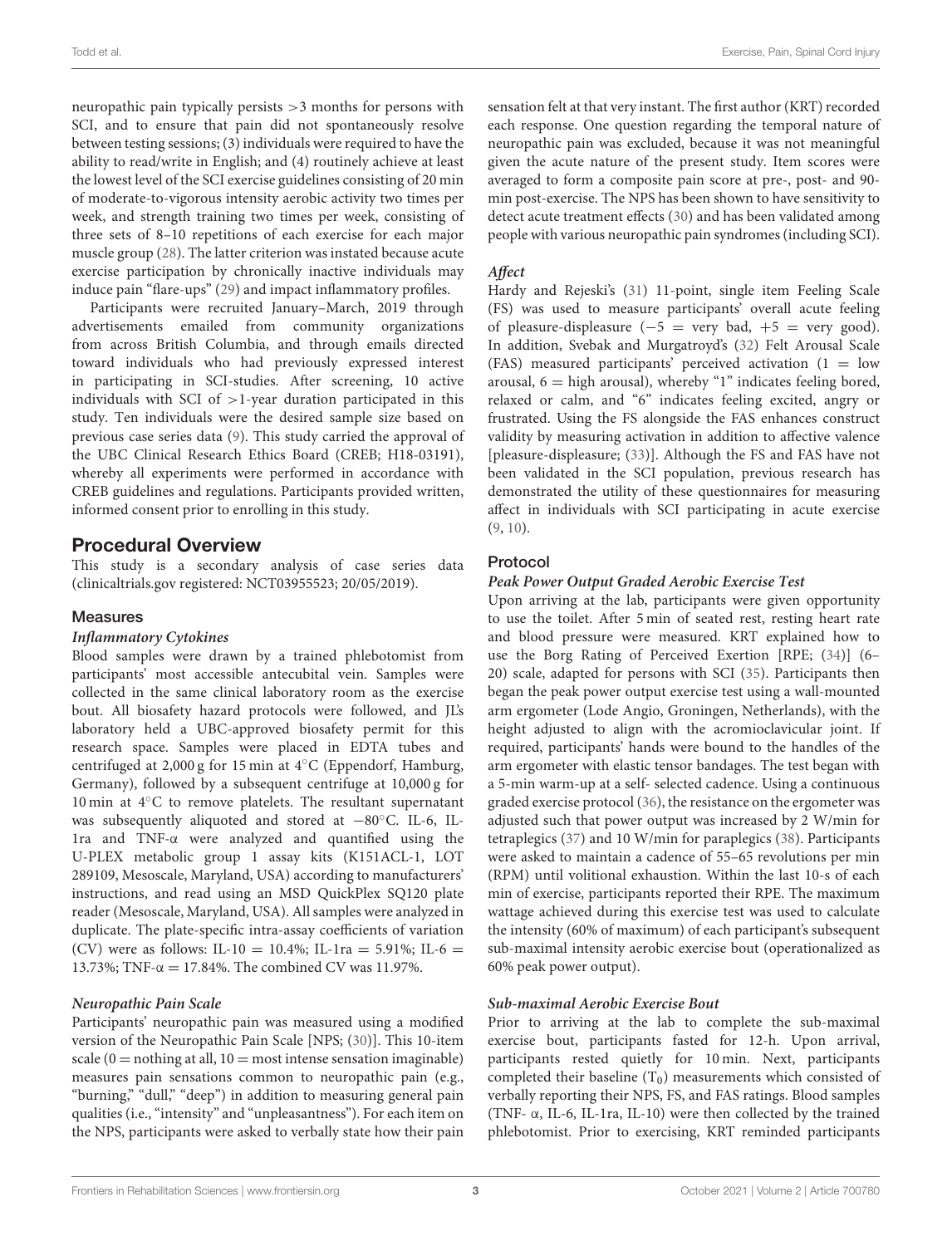<span id="page-3-1"></span>**TABLE 1** | Demographic information of the sample  $(n = 8)$ .

|                |   |    |                     | Participant Sex Age Level of injury AIS classification Cause of SCI |           |
|----------------|---|----|---------------------|---------------------------------------------------------------------|-----------|
|                | M | 56 | T7                  | AIS A                                                               | Traumatic |
| 2              | M | 32 | T4-T5               | AIS B                                                               | Traumatic |
| 3              | M | 36 | C6/C7               | AIS B                                                               | Traumatic |
| $\overline{4}$ | F | 56 | T <sub>12</sub> -11 | AIS C                                                               | Traumatic |
| 5              | M | 42 | $C5-C6$             | AIS C                                                               | Traumatic |
| 6              | M | 35 | C6/C7               | AIS A                                                               | Traumatic |
| 7              | M | 29 | C6/C7               | AIS C                                                               | Traumatic |
| 8              | M | 25 | T12/I 1             | AIS B                                                               | Traumatic |



<span id="page-3-0"></span>how to use the "6–20" RPE scale [\(34,](#page-9-32) [35\)](#page-9-33). For the exercise bout, participants performed a 5-min warm-up at a self-selected pace and then performed 30-min of arm crank exercise at 60% of their maximum wattage, while maintaining a cadence of 55–65 RPM. Participants were prompted to report their RPE at the end of each minute during this exercise bout. If participants reported their RPE to be above "sub-maximal"  $(>16)$ , the wattage was electronically lowered to 50% of participants maximum wattage, until their RPE recovered to "12–14," Immediately following exercise  $(T_1)$ , participants verbally reported their NPS, FS, and FAS ratings, and provided another blood sample. Participants were then asked to quietly rest in a room separate from the testing room, and watch a video ["Planet Earth"; (BBC America)] for 90 min. After 90-min  $(T_2)$ , participants repeated the NPS, FS, and FAS measures, and their blood was drawn one final time. The order of administration of the NPS, FS, and FAS was systematically randomized at each measurement timepoint to control for presentation biases. See **[Figure 1](#page-3-0)** for graphical representation of study protocol.

#### Statistical Analyses

One-way repeated measures analysis of variance (ANOVA) with planned contrasts were conducted to assess change in neuropathic pain, cytokines and affect from pre- to post-exercise. Planned contrasts were the appropriate statistical method given that they allow for comparisons of just two means (of a set of means >2). The hypotheses of this study were based on changes in each dependent variable from pre- to post-exercise (i.e., not  $T_1T_2$ ). Therefore, computing planned contrasts allowed for scientifically sensible comparisons and minimized the risk of a Type 1 error. Significance was set at  $p < 0.05$ . Effect sizes were calculated as Cohen's  $d_{\text{av}(\text{average})}$  with Hedge's  $g_{\text{av}}$  correction

applied [\(39\)](#page-10-1) and interpreted according to Cohen's conventions  $[small = 0.20, medium = 0.50, large = 0.80; (40)].$  $[small = 0.20, medium = 0.50, large = 0.80; (40)].$  $[small = 0.20, medium = 0.50, large = 0.80; (40)].$ 

Simple change scores  $(\Delta)$  were calculated for change in cytokine levels between  $T_0T_1$  and  $T_0T_2$ . To control for the correlation between baseline and subsequent measures of the selfreported variables, residualized change scores were computed to measure change in NPS, FS, and FA scores between  $T_0T_1$  and  $T_0T_2$ . Pearson's correlation coefficients were then computed to determine: (a) the relationships between change in neuropathic pain, change in inflammatory cytokines, and change in affect and arousal at timepoints  $T_0T_1$ , and  $T_0T_2$ , and (b) whether baseline levels of inflammatory cytokines were related to change in neuropathic pain at timepoints  $T_0T_1$  and  $T_0T_2$ . Two-tailed tests were used. Consistent with Widerstrom-Noga's recommendations [\(41\)](#page-10-3), analyses were conducted separately for persons with tetraplegia and paraplegia. Cohen's conventions [\(40\)](#page-10-2) were used for interpreting the magnitude of the correlations  $(small = 0.1, medium = 0.3, large = 0.5)$ . SPSS version 22.0 was used for all analyses.

### RESULTS

One male participant with tetraplegia withdrew from the study due to a pressure sore (unrelated to the study protocol). Additionally, the phlebotomist was unable to obtain blood from one male participant; his data are not included in the analyses. Therefore, the following results include data from 8 participants [4 tetraplegics (all male), and 4 paraplegics (3 male, 1 female)]. The average age of participants was  $37.9 \pm 10.9$  years, and ranged between 25 and 56 years. Participants' average years post-SCI was  $17.8 \pm 8.9$ , and ranged between 3 and 36 years. Three participants were consuming cannabis at the time of study participation, however, no participants were taking pharmaceuticals at the time of study participation. Participant demographics for the 8 people who completed the study are presented in **[Table 1](#page-3-1)**.

### Exercise Intensity Manipulation Check

Manipulation checks were used to verify that participants were exercising at the intended training intensity. MeanRPE during the exercise bout did not significantly differ between tetraplegic and paraplegic participants ( $M_{RPE}$  tetra = 13.07  $\pm$  1.10, M<sub>RPE</sub> para = 13.73  $\pm$  0.69;  $t = -1.02$ ,  $p =$ 0.35). Similarly, percent change in RPE between  $T_0T_1$  did not significantly differ between tetraplegic and paraplegic participants  $[\%_{change}$  tetra = 47.6  $\pm$  24.49,  $\%_{change}$  para = 47.48  $\pm$  35.40;  $F_{(1,6)} = 0.702$ ,  $p = 0.99$ ]. Max<sub>RPE</sub> (i.e., highest RPE reported during the exercise bout) for tetraplegic participants ranged from 12 to 15, indicating they were all exercising at a "somewhat hard to hard intensity" [\(32\)](#page-9-30). For the paraplegic participants,  $Max_{RPE}$  ranged from 16 to 20, indicating that at certain points, they were exercising at "very hard intensity to exhaustion" [\(34\)](#page-9-32). Results from an independent samples  $t$ -test indicated that average  $Max_{RPE}$ values for these two groups were significantly different (Tetra:  $M = 14.00 \pm 1.4$ ; Para:  $M = 17.25 \pm 1.89$ ;  $t = -2.71$ ,  $p = 0.03$ ). These data indicate that, consistent with the goal of the exercise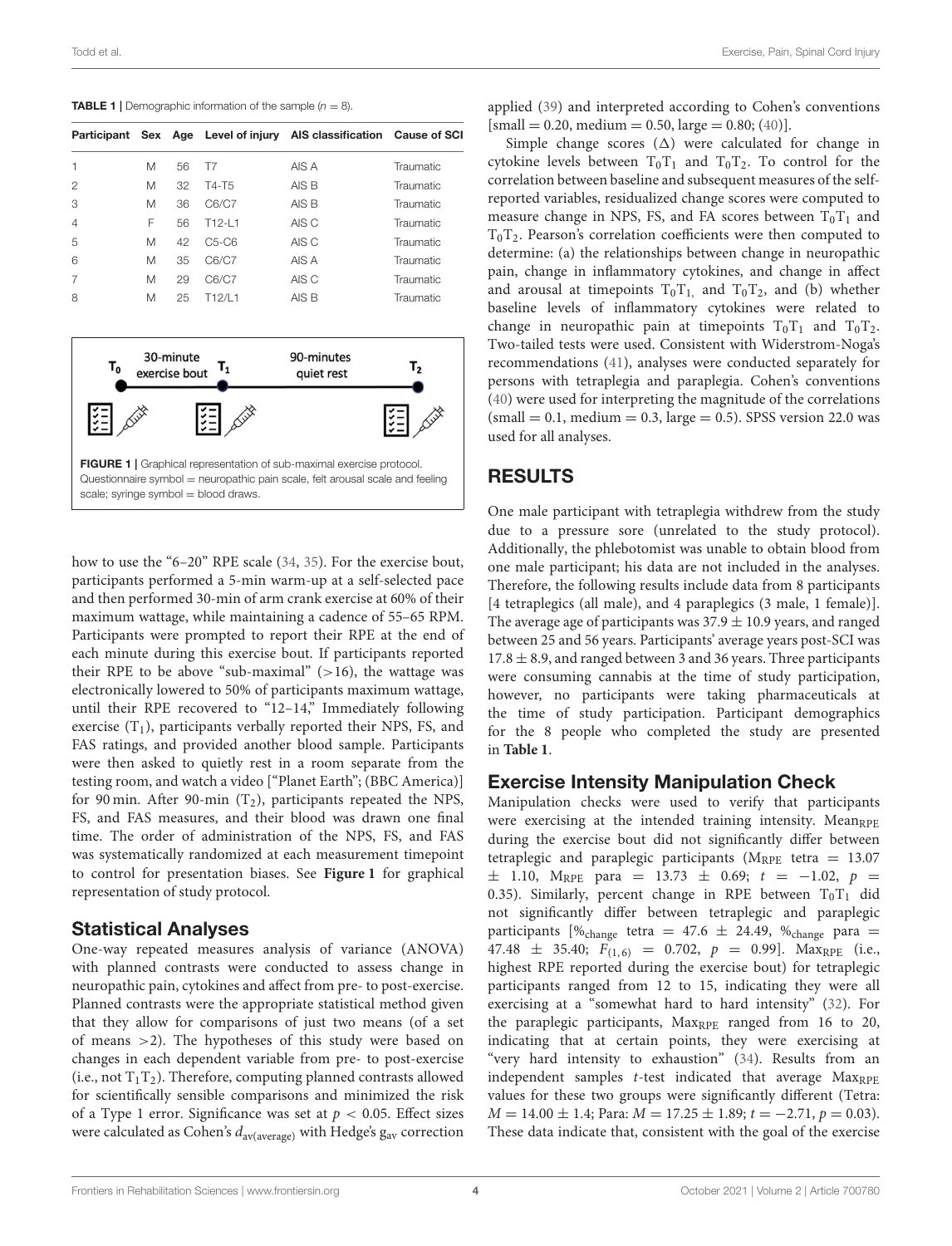manipulation, tetraplegic participants continuously exercised at a sub-maximal exercise intensity. However, paraplegic participants exceeded a sub-maximal intensity during their exercise bout (see 2-min average RPEs in **[Figure 2](#page-4-0)**), and at points, may have exercised closer to maximal intensity.

# Direct Effects of Exercise on NPS Scores, Affect, Arousal, and Inflammatory **Cytokines**

Given the small number of participants, results are reported and interpreted based on the magnitude of the effect sizes. Data are shown in **[Tables 2](#page-4-1)**–**[5](#page-6-0)**.

For persons with tetraplegia, between  $T_0T_1$  there was some evidence of clinically meaningful changes in neuropathic pain [i.e., reductions > 30%; [\(42\)](#page-10-4)] and improvements in affect and arousal. Effect sizes for changes in NPS scores, affect, and arousal between  $T_0T_1$  were medium-to large  $(g_{av} = -0.47, 0.34, and 0.89, respectively)$ . Changes in inflammatory cytokines between  $T_0T_1$  were very small ( $g_{av}$  range: 0.02–0.16). Between  $T_0T_2$ , effect sizes for



changes in NPS scores and affect were very-small to small (0.07 and 0.17, respectively). Effect sizes for arousal did not change between  $T_0T_2$ . Effect sizes for changes in inflammatory cytokines between  $T_0T_2$  were also very-small  $(g_{av}$  range: 0.02–0.09).

For persons with paraplegia, calculation of the effect sizes provided support for some notable changes in pain, affect, and cytokine measures at both time points. Between  $T_0T_{1}$ , the effect size for change in NPS scores was small  $(-0.15)$ , and medium for affect and arousal (-0.51, 0.43, respectively). Effect sizes for change in inflammatory cytokines between  $T_0$ T<sub>1</sub> were very-small (0.08–0.17), except for IL-6 which was medium-large (0.66). Between  $T_0T_2$ , change in NPS scores were small- to medium  $(-0.32)$ , and change in arousal was medium (-0.51). Effect sizes for affect did not change between  $T_0T_2$ . Effect sizes for change in  $T_0T_2$  cytokines were very small (0.03–0.18), except for IL-6 which was mediumlarge (0.66).

# Correlations Between Change in Inflammatory Cytokines and Change in Neuropathic Pain

For persons with tetraplegia, there were medium-to large, negative correlations between change in cytokine levels and change in NPS scores between  $T_0T_1$  (rs ranged from  $-0.82$  to 0.49), and T<sub>0</sub>T<sub>2</sub> (rs > -0.67), except for IL-1ra (r = −0.18; **[Table 3](#page-5-0)**).

For persons with paraplegia, correlations between change in  $T_0T_1$  levels of inflammatory cytokines and change in NPS scores were medium to large (rs ranged from −0.60 to 0.79; **[Table 5](#page-6-0)**) but were not in a consistent direction immediately postexercise. However, correlations between change in NPS scores and change in levels of cytokines between  $T_0T_2$  were small to medium (rs ranged from 0.17 to 0.42), except for IL-6 which was large ( $r = 0.83$ ).

<span id="page-4-1"></span><span id="page-4-0"></span>**TABLE 2** | Changes in the study outcome measures among persons with tetraplegia ( $n = 4$ ).

|                           | $T_0T_1$            |                       |      |                       |                   | $T_0T_2$            |                             |         |                       |                 |
|---------------------------|---------------------|-----------------------|------|-----------------------|-------------------|---------------------|-----------------------------|---------|-----------------------|-----------------|
|                           | <b>Pre-exercise</b> | Post-exercise p-value |      | Effect sizes $\sigma$ | 95% CI            | <b>Pre-exercise</b> | 90 min<br>post-<br>exercise | p-value | Effect sizes $\sigma$ | 95% CI          |
| <b>Total NPS</b>          | 2.60(1.57)          | 1.75(1.01)            | 0.10 | $-0.47$               | $(-0.32, 2.02)$   | 2.60(1.57)          | 2.75(1.70)                  | 0.58    | 0.07                  | $(-0.61, 0.91)$ |
| <b>Feeling Scale</b>      | 2.00(1.41)          | 2.5(0.58)             | 0.50 | 0.34                  | $(-1.55, 2.55)$   | 2.00(1.41)          | 2.25(0.50)                  | 0.81    | 0.17                  | $(-2.75, 3.25)$ |
| <b>Felt Arousal Scale</b> | 2.50(0.58)          | 3.00(0)               | 0.18 | 0.89                  | $(-0.42, 1.42)$   | 2.50(0.58)          | 2.50(0.58)                  | 1.00    |                       |                 |
| $IL_6$                    | 1.72(2.83)          | 1.63(2.75)            | 0.26 | $-0.02$               | $(-0.15, 0.33)$   | 1.72(2.83)          | 1.45(1.59)                  | 0.76    | $-0.09$               | $(-2.35, 2.88)$ |
| $IL_{10}$                 | 0.40(0.34)          | 0.33(0.31)            | 0.06 | $-0.16$               | $(-0.00, 0.14)$   | 0.40(0.34)          | 0.36(0.33)                  | 0.11    | $-0.09$               | $(-0.02, 0.10)$ |
| IL <sub>1RA</sub>         | 137.4 (124.1)       | 143.1 (125.9)         | 0.40 | 0.03                  | $(-14.50, 25.69)$ | 137.4 (124.1)       | 143.1<br>(127.40)           | 0.33    | 0.03                  | (0.45, 10.95)   |
| TNF-a                     | 1.62(1.31)          | 1.70(1.45)            | 0.54 | 0.04                  | $(-0.30, 0.46)$   | 1.62(1.31)          | 1.59(1.35)                  | 0.57    | $-0.02$               | $(-0.12, 0.18)$ |

Data are presented as Mean (SD); <sup>σ</sup>Hedge's g<sub>av</sub>; Neuropathic Pain Scale (NPS) values are a composite value of 10 items rated on a numerical rating scale ranging from 0 to 10 (0 = no pain, 10 = worst pain imaginable). Feeling Scale (FS) is a single item rated on a bipolar scale (-5 = very bad, +5 = very good). Felt Arousal Scale is a 6-item scale rated on a 1-6 numerical rating scale (1 = low arousal,  $6$  = high arousal).

Cytokines are measured in pg/ml.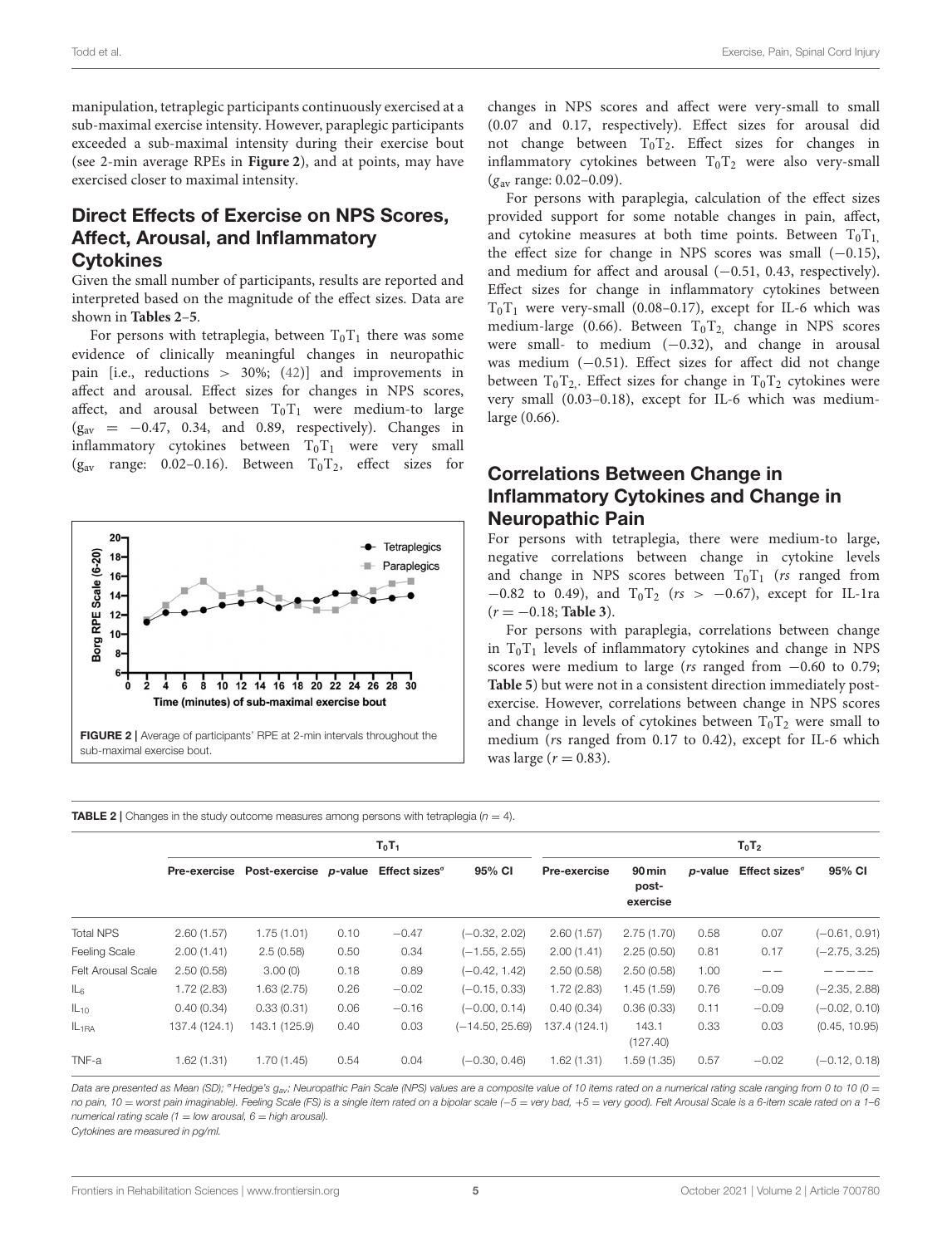# Correlations Between Change in Neuropathic Pain and Change in Affect

For persons with tetraplegia, as hypothesized, there were medium- to large, negative correlations between change in NPS scores, and change in FS and FA scores between  $T_0T_1$ , (rs >  $-0.67$ ), and T<sub>0</sub>T<sub>2</sub> (rs > -0.67).

For persons with paraplegia, between  $T_0T_1$  small-to-medium positive correlations were observed between change in NPS scores and change in FS scores ( $r = 0.22$ ), and FA scores ( $r = 0.22$ )  $= 0.33$ ). In contrast, between T<sub>0</sub>T<sub>2</sub>, small-to medium, negative correlations were observed between change in NPS scores and FS scores ( $r = -0.18$ ) and FA scores ( $r = -0.53$ ).

# Post-hoc Correlations Between Maximum Ratings of Perceived Exertion and Change in Neuropathic Pain

The hypotheses of the current study were based on acute responses to exercise at a sub-maximal intensity. However, the manipulation check of Max<sub>RPE</sub> data revealed tetraplegic participants were indeed exercising at a sub-maximal intensity,

<span id="page-5-0"></span>TABLE 3 | Correlations between changes in pain, changes in affect, changes in arousal, and changes in cytokines among persons with tetraplegia ( $n = 4$ ).

|                                | $T_0T_2$  |         |          |                 |
|--------------------------------|-----------|---------|----------|-----------------|
| <b>Correlations</b>            | r         | p-value | r        | <i>p</i> -value |
| $r \wedge NPS/AFS$             | $-0.67$   | 0.33    | $-0.67$  | 0.33            |
| $r \wedge NPS/AFAS$            | $-0.75$   | 0.25    | $-0.94$  | 0.06            |
| $r \wedge NPS/AII 6$           | $-0.82$   | 0.18    | $-0.67$  | 0.33            |
| $r \wedge$ NPS/AIL10           | $-0.40$   | 0.61    | $-0.97*$ | 0.04            |
| $r \wedge NPS/AII$ 1RA         | $-0.62$   | 0.38    | $-0.18$  | 0.83            |
| $r \wedge$ NPS/ $\wedge$ TNF-a | 0.49      | 0.52    | 0.83     | 0.17            |
| $r \wedge$ NPS/MaxRPF          | $-0.91**$ | 0.04    | $-0.68$  | 0.16            |

 $*p < 0.05$  (2-tailed); \*\*p < 0.05 (1-tailed). Bonferroni adjusted for multiple comparisons.

but paraplegic participants may have surpassed this sub-maximal level at certain points in the exercise bout, and approached an exercise intensity near maximal. As previous research among chronic pain populations indicates that extremely high exercise intensities may acutely increase experimentally induced pain [\(43,](#page-10-5) [44\)](#page-10-6), a post-hoc decision was made to compute Pearson's correlations between Max<sub>RPE</sub> and NPS scores to determine if the relationship between  $Max_{RPE}$  is different for tetraplegic vs. paraplegic participants.

For persons with tetraplegia, there were medium-to-large, negative correlations between Max<sub>RPE</sub> and change in NPS scores between  $T_0T_1$  ( $r = -0.91$ ) and  $T_0T_2$  ( $r = -0.68$ ).

In contrast, for persons with paraplegia, a medium-to-large positive correlation was found between Max<sub>RPE</sub> and change in NPS scores between  $T_0T_1$  ( $r = 0.63$ ). However, between  $T_0T_2$ a large, negative correlation was observed between Max<sub>RPE</sub> and change in NPS scores  $(r = -0.83)$ .

# Correlations Between Baseline Levels of Cytokines and Change in Neuropathic Pain

A large-sized significant, positive correlation was observed between baseline levels of IL-1ra and change in NPS scores between  $T_0T_1$  ( $r = 0.833$ ; **[Table 6](#page-6-1)**; **[Figure 3](#page-6-2)**). However, this relationship was not sustained 90-min post-exercise ( $r = -0.17$ ). Correlations between baseline levels of all other cytokines and change in NPS scores were inconsistent in size and direction at timepoints  $T_0T_1$  and  $T_0T_2$  ( $rs = -0.27-0.55$ ; **[Table 6](#page-6-1)**).

## **DISCUSSION**

The primary purpose of this study was to test the acute effects of sub-maximal aerobic exercise on inflammatory cytokines, neuropathic pain, affect and arousal among individuals with SCI. Additionally, this study aimed to explore if the baseline levels of cytokines may be related to exercise-related changes in neuropathic pain. Consistent with our hypotheses, exercise led to decreased levels of neuropathic pain, and improved affect, in both participants with tetraplegia and paraplegia. However, changes

**TABLE 4** | Changes in the study outcome measures among persons with paraplegia  $(n = 4)$ .  $T_0T_1$  to the contract of the contract of the contract of the contract of the contract of the contract of the contract of the contract of the contract of the contract of the contract of the contract of the contract of t Pre-exercise Post-exercise p-value Effect sizes<sup>®</sup> 95% CI Pre-exercise exercise 90 min post- p-value Effect sizes<sup>®</sup> 95% CI Total NPS 1.83 (1.45) 1.53 (1.39) 0.21 −0.15 (−0.30, 0.90) 1.83 (1.45) 1.28 (1.05) 0.09 −0.32 (−0.16, 1.26) Feeling Scale 2.75 (1.26) 2.0 (0.82) 0.44 −0.51 (−1.97, 3.47) 2.75 (1.26) 2.75 (1.26) 1.00 —– ————– Felt Arousal Scale 2.75 (1.26) 3.50 (1.29) 0.32 0.43 (0.28, 1.22) 2.75 (1.26) 2.00 (0.82) 0.06 −0.51 (−0.04, 1.54) IL<sup>6</sup> 1.40 (0.13) 1.58 (0.35) 0.39 0.66 (-0.39, 0.75) 1.40 (0.13) 1.30 (0.17) 0.42 −0.66 (−0.26, 0.46) IL<sup>10</sup> 0.25 (0.19) 0.21 (0.16) 0.063 −0.17 (−0.01, 0.09) 0.25 (0.19) 0.23 (0.20) 0.29 −0.07 (−0.04, 0.08) IL1RA 179.7 (90.8) 198.0 (123.9) 0.79 0.12 (−178.6, 215.2) 179.7 (90.8) 161.9 (45.24) 0.53 −0.18 (−61.0, 96.6) TNF-a 1.15 (0.84) 1.08 (0.81) 0.63 −0.08 (−0.37, 0.51) 1.15 (0.84) 1.11 (0.85) 0.69 −0.03 (−0.28, 0.36)

Data are presented as Mean (SD); <sup>σ</sup>Hedge's g<sub>av</sub>; Neuropathic Pain Scale (NPS) values are a composite value of 10 items rated on a numerical rating scale ranging from 0 to 10 (0 = no pain, 10 = worst pain imaginable). Feeling Scale (FS) is a single item rated on a bipolar scale (-5 = very bad, +5 = very good). Felt Arousal Scale is a 6-item scale rated on a 1-6 numerical rating scale (1 = low arousal, 6 = high arousal). Cytokines are measured in pg/ml.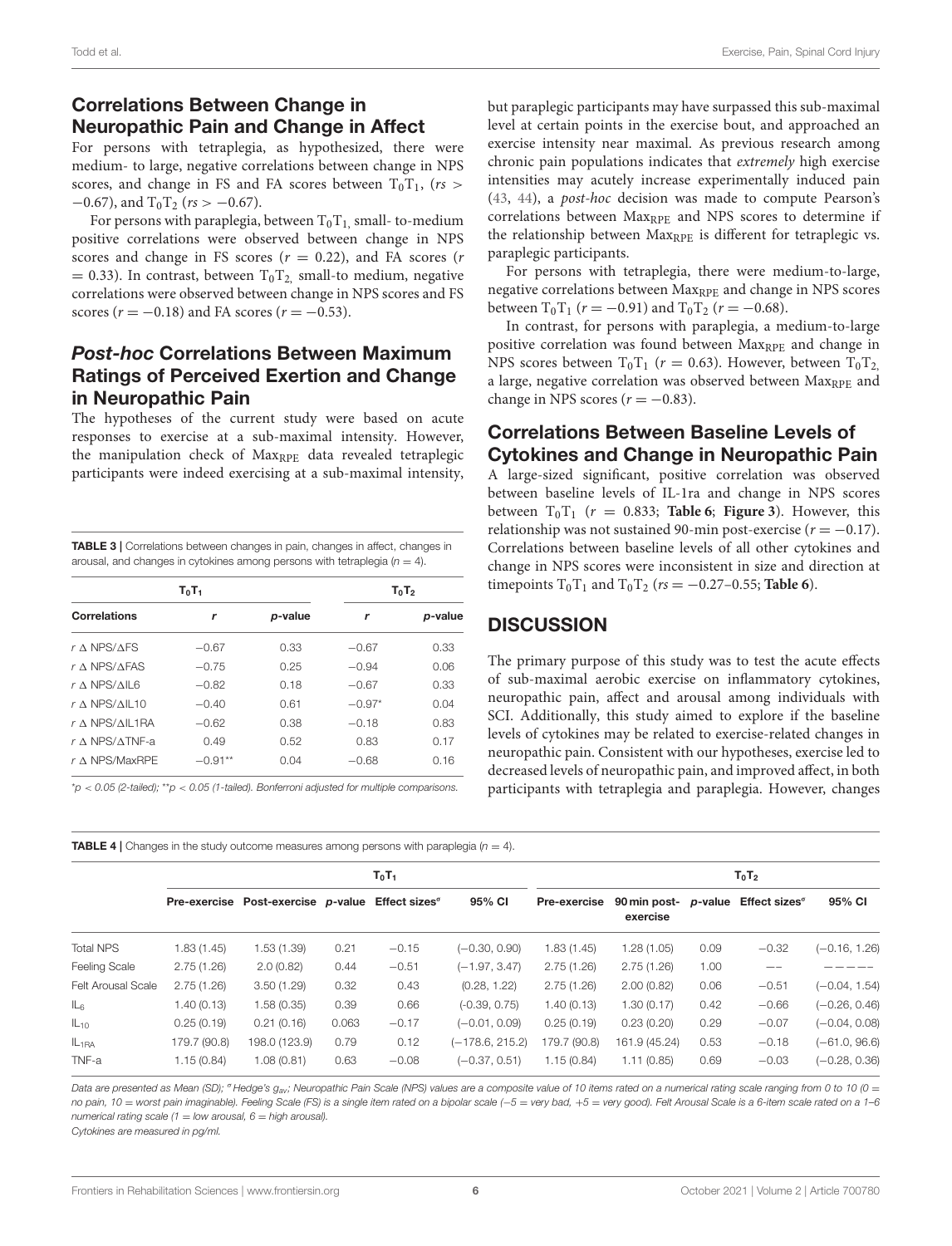in inflammatory cytokines following exercise participation were inconsistent in direction. For example, a small-sized acute decrease in IL-6 was observed for persons with tetraplegia following exercise participation, whereas a medium-large acute increase in IL-6 was observed for persons with paraplegia. Interestingly, lower baseline levels of IL-1Ra were significantly related to greater acute decreases in neuropathic pain. To the

<span id="page-6-0"></span>

| <b>TABLE 5</b>   Correlations between changes in pain, changes in affect, changes in |
|--------------------------------------------------------------------------------------|
| arousal, and changes in cytokines among persons with paraplegia $(n = 4)$ .          |

|                                | $T_0T_2$ |         |         |         |
|--------------------------------|----------|---------|---------|---------|
| <b>Correlations</b>            | r        | p-value | r       | p-value |
| $r \wedge NPS/AFS$             | 0.22     | 0.78    | $-0.18$ | 0.82    |
| $r \wedge NPS/AFAS$            | 0.33     | 0.67    | $-0.53$ | 0.47    |
| $r \wedge NPS/MLB$             | $-0.60$  | 0.40    | 0.83    | 0.17    |
| $r \wedge NPS/ML10$            | 0.79     | 0.21    | 0.17    | 0.83    |
| $r \wedge NPS/MLL$ 1RA         | $-0.40$  | 0.60    | 0.32    | 0.68    |
| $r \wedge$ NPS/ $\wedge$ TNF-a | 0.70     | 0.30    | 0.42    | 0.58    |
| $rA$ NPS/MaxRPE                | 0.63     | 0.19    | $-0.83$ | 0.08    |

Bonferroni adjusted for multiple comparisons.

<span id="page-6-1"></span>TABLE 6 | Correlations between baseline levels of cytokines and changes in pain for all study participants ( $n = 8$ ).

| $T_0T_1$                           | $T_0T_2$ |         |         |         |  |
|------------------------------------|----------|---------|---------|---------|--|
| <b>Correlations</b>                | r        | p-value |         | p-value |  |
| $r$ baseline IL-6/ $\triangle NP$  | 0.55     | 0.155   | 0.24    | 0.576   |  |
| $r$ baseline IL-10/ANP             | $-0.27$  | 0.521   | 0.11    | 0.793   |  |
| r baseline IL-1ra/ $\triangle NP$  | $0.83**$ | 0.010   | $-0.17$ | 0.687   |  |
| $r$ baseline TNF-a/ $\triangle NP$ | 0.004    | 0.993   | 0.27    | 0.52    |  |

 $*p \leq 0.01$  (2-tailed). Bonferroni adjusted for multiple comparisons.

best of our knowledge, this is the first SCI study to evaluate the effects of exercise on neuropathic pain, inflammatory cytokines and affect.

The observed positive effects of exercise on neuropathic pain align with previous SCI research [\(6,](#page-9-5) [7,](#page-9-6) [9](#page-9-8)[–11\)](#page-9-10). However, previous research suggests that exercise reduces neuropathic pain to a similar extent for paraplegics and tetraplegics. In our study, these effects were large for tetraplegics and small for paraplegics. These differences may be at least partly attributable to the significant differences in intensity at certain points of the exercise bout, as reported by tetraplegic vs. paraplegic participants.

Indeed, research in able-bodied individuals suggests that the analgesic effects of exercise are elicited once exercise exceeds a threshold of intensity. Moderate- to high-intensity exercise [but not maximal; [\(14,](#page-9-36) [45\)](#page-10-7)], has been shown to lead to greater reductions in pain compared to lower intensity exercise in other chronic health populations. However, performing exercise that is perceived to be "very hard to exhaustive" may increase pain, at least in the short-term. Paraplegics reported exercising at a "very hard" subjective intensity at certain points during this exercise bout, and their neuropathic pain and Max<sub>RPE</sub> were positively correlated immediately post-exercise. The correlation became negative at 90-min post-exercise, paralleling greater reductions in neuropathic pain at 90-min post-exercise for this group. Research suggests that exercise-induced hypoalgesia remains for ≤30 min after exercise, but may be impaired in individuals with chronic pain [\(14\)](#page-9-36). Therefore, paraplegic participants may have highly exerted themselves during this bout of exercise, which inhibited exercise-induced hypoalgesia immediately after exercise completion. Exercising "near maximal" intensity, may have conflated paraplegic participants immediate post-exercise neuropathic pain reports, with muscle soreness. Ninety minutes of recovery may have allowed for sufficient rest, and for paraplegic participants to experience the benefits of highintensity exercise, such as reduced neuropathic pain. Future research must continue to examine the impact of exercise intensity on neuropathic pain in persons with SCI, given the

<span id="page-6-2"></span>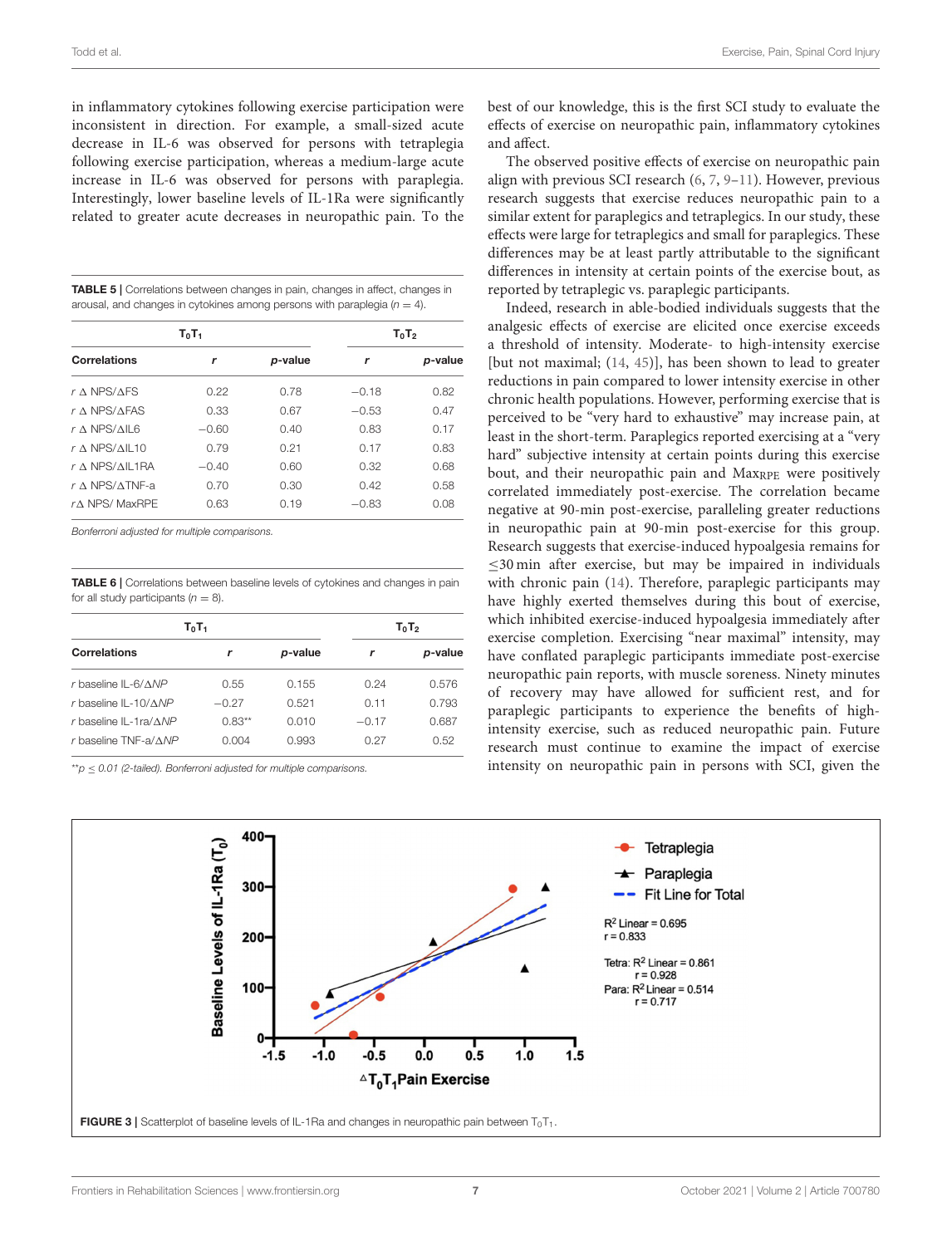distinctly different relationships with neuropathic pain when participants met, vs. exceeded a "hard" [\(34\)](#page-9-32) exercise intensity in this study.

Among the able-bodied population, research evidence indicates that exercise-related changes in IL-6 is intensity dependent [\(46\)](#page-10-8), and IL-6 can be sizeably increased compared to baseline levels following high-intensity exercise [\(47\)](#page-10-9). Results from this study support previous findings, given the large increase in IL-6 that occurred from pre- to post-exercise for persons with paraplegia (i.e., "very hard") exercisers. IL-6 is an inflammation-controlling cytokine and stimulates the exercise-related anti-inflammatory cascade, which suggests that tetraplegic participants may not have been exercising at a high enough intensity to initiate increased levels of anti-inflammatory cytokines. Research evidence also indicates that exercise-related increases in IL-6, and the subsequent anti-inflammatory cascade is further responsible for eliciting analgesic effects [\(17,](#page-9-15) [18,](#page-9-16) [48\)](#page-10-10). However, results from this study do not align with this evidence, given that a stronger correlation was observed between IL-6 and neuropathic pain for persons with tetraplegia. Therefore, conflicting correlations between neuropathic pain and inflammatory cytokines, coupled with the significant difference in Max<sub>RPE</sub> reported between levels of injury, suggests the inflammatory etiology of exercise-related changes in neuropathic pain among persons with SCI may also be impacted by exercise intensity. Future research should test the mediating effects of inflammation, by identifying whether specific exercise intensities lead to decreases in neuropathic pain, through effects on the inflammatory cascade.

Although impaired autonomic nervous systems may contribute to the conflicting pattern of correlations observed for tetraplegic vs. paraplegic participants between neuropathic pain, affect and arousal, differences in exercise intensity reported between these groups may help further explain these correlations. The intensity of exercise required to stimulate optimal affective responses remains highly debated [\(43,](#page-10-5) [44,](#page-10-6) [49\)](#page-10-11). For individuals with SCI, previous literature demonstrates that acute exerciserelated decreases in pain are correlated with improvements in feeling states [\(9,](#page-9-8) [10\)](#page-9-9). However, the intensity and type of exercise prescribed within these previous studies were inconsistent. For persons with tetraplegia, the large, negative correlations between neuropathic pain, affect and arousal align with previous research [\(9,](#page-9-8) [10\)](#page-9-9). In contrast, for persons with paraplegia, exerciserelated changes in neuropathic pain were positively correlated with changes in feeling states immediately post-exercise, and negatively correlated 90 min post-exercise. Indeed, moderate vs. high-intensity exercise has been shown to differentially impact affective responses and pain sensations in the general population [\(43\)](#page-10-5). Future research should be directed toward understanding the impact of exercise intensity on these constructs among persons with SCI.

Further, the timepoint of assessments of affective responses may impact the interpretation of results. For participants with paraplegia, conflicting affective responses immediately postexercise vs. 90-min post-exercise may be explained by the rebound model [\(49\)](#page-10-11). High-intensity exercise often stimulates negative affective responses immediately post-exercise, whereas these responses become positive after a period of recovery. Paraplegic participants exercised near maximal intensity and may have experienced a disruption in physiological homeostasis immediately post-exercise. However, 90-min of rest may have been sufficient for paraplegics to recover and experience an affective "rebound." While the intensity of exercise and timing of affective assessments are not presumed to fully explain participants' affective response to exercise nor its correlation with neuropathic pain, they are presented here as potential exercise protocol characteristics that may partially explain these relationships. Future psychophysiological SCI-exercise research should also investigate the impact of additional social-cognitive and physiological predictors of affective responses to exercise (e.g., exercise self-efficacy, thermoregulation, and ventilatory threshold) and their relationship with neuropathic pain.

In addition to its primary purpose, this study provided the opportunity to assess whether inflammatory cytokines may be used as predictive biomarkers to determine individuals likely to benefit from exercise. Lower levels of IL-1ra at baseline were associated with larger exercise- related reductions in neuropathic pain. IL-1ra is an anti-inflammatory cytokine which is stimulated by post-exercise increases in IL-6. Therefore, individuals who have lower baseline levels of IL-1ra may have a greater capacity for upregulation of IL-1ra in response to exercise, thereby inducing anti-inflammatory and subsequent analgesic effects. Results from this study support previous research among persons with pain (e.g., knee osteoarthritis), whereby levels of plasma IL-1ra have been shown to predict response to treatment [\(50\)](#page-10-12). Future research, including the RCT associated with this pilot study [\(51\)](#page-10-13), should continue to investigate IL-1ra as a potential predictive biomarker for exercise-related changes in neuropathic pain among persons with SCI. Better understanding predictive biomarkers will enhance our knowledge of who may experience improvements in neuropathic pain following exercise, and therefore inform patient care decisions [\(52\)](#page-10-14).

# Study Strengths and Limitations

This study has several strengths. First, collecting multiple measurements and observing possible pathways responsible for exercise-related changes in pain allowed for a deeper evaluation of the relationship between exercise and neuropathic pain among persons with SCI. Results of this study provide rationale to further examine potential mechanisms impacting exercise-related changes in neuropathic pain, such as whether the intensity of exercise leads to decreased neuropathic pain, through its effects on inflammation among individuals with SCI. Second, evaluating the effect of exercise on neuropathic pain among humans with SCI (rather than animals), allowed for use of clinically relevant measurement tools and the ability to measure spontaneous neuropathic pain. Evaluating animal models would have precluded evaluating psychosocial contributors to neuropathic pain, given the difficulty of assessing affective measures of neuropathic pain in pre-clinical research [\(53\)](#page-10-15). Third, assessing the concomitant impact of exercise on neuropathic pain, inflammation and affect allowed for a greater understanding of the dynamic interaction among physiological (i.e.,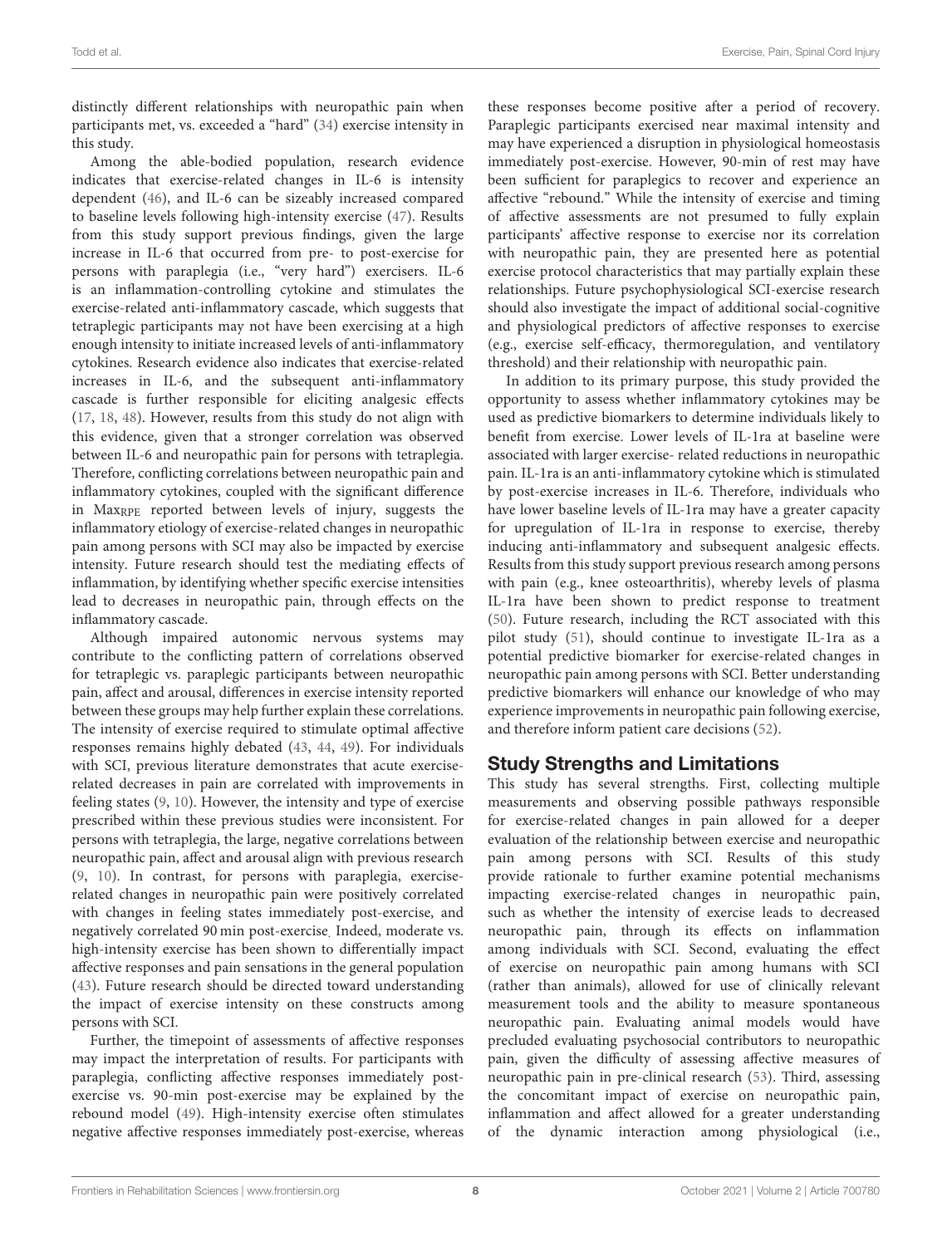inflammation) and psychological (i.e., affect) contributors to neuropathic pain.

Despite these strengths, some limitations must be noted. First, participants' individual sub-maximal exercise intensity was based on their peak power output rather than their  $VO<sub>2peak</sub>$ . Although we intended for all participants to exercise at 60% peak power output, there was a significant difference in Max<sub>RPE</sub> reported between tetraplegic and paraplegic participants at certain points, and paraplegic participants likely exceeded a sub-maximal exercise intensity. Further, paraplegic participants approached an "exhaustive" RPE [\(34\)](#page-9-32) halfway through the exercise bout, which prompted the research team to decrease their wattage from 60 to 50% peak power output for 5 min to allow for a brief recovery period. Despite this limitation, the significantly different Max<sub>RPE</sub> reported between tetraplegic vs. paraplegic participants provided valuable insight into the potential impact of exercise intensity on neuropathic pain, inflammatory cytokines, affect and arousal among individuals with SCI. Second, although International SCI Pain Data Sets have been introduced to measure neuropathic pain in adults with SCI [\(54\)](#page-10-16), we employed the NPS due to its brevity, ease of comprehension, and ability to assess responses to treatment [\(30\)](#page-9-28). Future research should incorporate the International SCI Pain Data Set in order to ensure proper identification of participants' pain, and to allow for comparison of results across studies [\(51\)](#page-10-13). Third, the FS and FAS have been used extensively in exercise research to investigate individuals' affective responses to exercise. Additional research is needed to assess the validity of the FAS when used in exercise contexts with persons with SCI. Fourth, this study included a small number of participants, and only one female, which is limiting due to the research evidence supporting sex differences in post-exercise immune and pain responses [\(55,](#page-10-17) [56\)](#page-10-18). While the ratio of male to female participants in this study is representative of the global SCI population [\(57\)](#page-10-19), future SCI research must strengthen recruitment strategies to include more female participants and enhance the generalizability of findings. The small sample size may have influenced our results (in terms of both effect size and lack of statistical significance), and these results should be interpreted with caution as they were not all statistically significant. Fifth, this study evaluated only inflammation as a possible pathway responsible for exerciserelated changes in neuropathic pain. It is understood that many additional mechanisms (e.g., microglial activation, cortisol levels, pain catastrophizing) may be responsible for exercise-related changes in neuropathic pain among adults with SCI. To progress toward mechanism-based treatment, future SCI research should investigate further mechanisms that may impact the relationship between exercise and neuropathic pain. And finally, we did not employ a control condition against which to evaluate the effects of the exercise bout. Designing a true control for tests of pain-reducing interventions is challenging, but should be considered in future studies to control for the effects of attention, distraction and other psychological variables on neuropathic pain and affect.

#### **Conclusion**

Taken together, the results of this study suggest that exercise may reduce neuropathic pain and improve affect in adults with SCI, and changes in inflammation may be related to these effects. Additionally, exercise intensity may play an important role in the exercise related changes in neuropathic pain, inflammatory profiles, and affect for adults with SCI. Last, levels of IL-1ra may help determine who experiences exercise-related reductions in neuropathic pain sensations. Future research should be directed toward understanding the ideal exercise intensity for decreasing neuropathic pain among adults with SCI, and the potential role of inflammatory cytokines and other possible mediators.

# DATA AVAILABILITY STATEMENT

The raw data supporting the conclusions of this article will be made available by the authors, upon reasonable request.

# ETHICS STATEMENT

The studies involving human participants were reviewed and approved by University of British Columbia Clinical Research Ethics Board. The patients/participants provided their written informed consent to participate in this study.

# AUTHOR CONTRIBUTIONS

KT was responsible for designing the study protocol, writing the protocol and report, participant recruitment, data collection, analyzing data, interpreting results, writing manuscript, updating reference lists, and creating tables and figures. JV, JL, and JK were responsible for designing the study protocol, interpreting results, and manuscript revision. JW was responsible for designing the study protocol, assisting with data collection, interpreting results, and manuscript revision. GJ was responsible for designing the study protocol, analyzing data, and manuscript revision. GD was responsible for designing the study protocol, assisting with data collection and analysis, and revising the manuscript. KMG was responsible for designing the protocol, assisting with writing the protocol and report, analyzing data, interpreting results, manuscript revision, and designing tables and figures. All authors contributed to the conception and design of this study, in addition to drafting, or critically revising the article.

# FUNDING

This work was supported by the Rick Hansen Foundation through the Blusson Integrated Cures Partnership (2019).

# SUPPLEMENTARY MATERIAL

The Supplementary Material for this article can be found [online at: https://www.frontiersin.org/articles/10.3389/fresc.](https://www.frontiersin.org/articles/10.3389/fresc.2021.700780/full#supplementary-material) 2021.700780/full#supplementary-material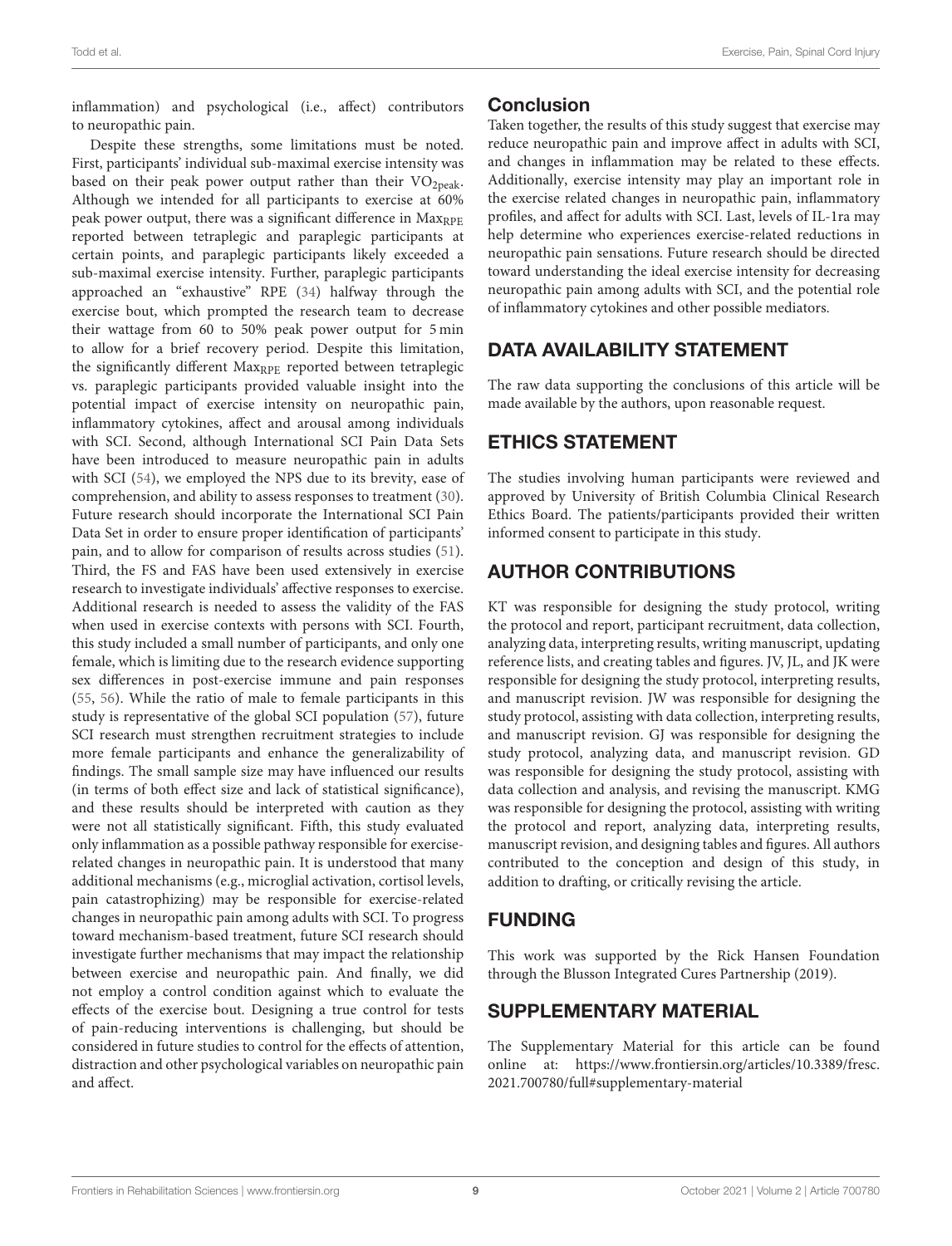- <span id="page-9-0"></span>1. Merksey H, Bogduk N. Part III: pain terms, a current list with definitions and notes on usage. Classification of chronic pain, second edition. IASP Task Force.  $(1994)$  3:15–20.
- <span id="page-9-1"></span>2. Jensen TS, Finnerup NB. Allodynia and hyperalgesia in neuropathic pain: Clinical manifestations and mechanisms. Lancet Neurol. (2014) 13:924–35. doi: [10.1016/S1474-4422\(14\)70102-4](https://doi.org/10.1016/S1474-4422(14)70102-4)
- <span id="page-9-2"></span>3. Burke D, Fullen BM, Stokes D, Lennon O. Neuropathic pain prevalence following spinal cord injury: a systematic review and meta-analysis. Eur J Pain. (2017) 21:29–44. doi: [10.1002/ejp.905](https://doi.org/10.1002/ejp.905)
- <span id="page-9-3"></span>4. Ekkekakis P. The Measurement of Affect, Mood, and Emotion. A Guide for Health Behavioural Research. 1st ed. New York, NY: Cambridge University Press (2013). p. 38.
- <span id="page-9-4"></span>5. Rodrigues D, Tran Y, Wijesuriya N, Guest R, Middleton J, Craig A. Pain intensity and its association with negative mood states in patients with spinal cord injury. Pain Ther. (2012) 2:113–9. doi: [10.1007/s40122-013-0017-8](https://doi.org/10.1007/s40122-013-0017-8)
- <span id="page-9-5"></span>6. Finnerup NB, Johannesen IL, Sindrup SH, Bach FW, Jensen TS. Pain and dysesthesia in patients with spinal cord injury: a postal survey. Spinal Cord. (2001) 39:256–62. doi: [10.1038/sj.sc.3101161](https://doi.org/10.1038/sj.sc.3101161)
- <span id="page-9-6"></span>7. Löfgren M, Norrbrink C. "But I know what works" - patients' experience of spinal cord injury neuropathic pain management. Disabil Rehabil. (2012) 34:2139–47. doi: [10.3109/09638288.2012.676146](https://doi.org/10.3109/09638288.2012.676146)
- <span id="page-9-7"></span>8. Budh CN, Lundeberg T. Non-pharmacological pain-relieving therapies in individuals with spinal cord injury: a patient perspective. Comp Therap Med. (2004) 12:189–97. doi: [10.1016/j.ctim.2004.10.003](https://doi.org/10.1016/j.ctim.2004.10.003)
- <span id="page-9-8"></span>9. Todd KR, Martin Ginis KA. An examination of diurnal variations in neuropathic pain and affect, on exercise and non-exercise days, in adults with spinal cord injury. Spinal Cord Ser Cases. (2018) 4:1. doi: [10.1038/s41394-018-0130-3](https://doi.org/10.1038/s41394-018-0130-3)
- <span id="page-9-9"></span>10. Martin Ginis KA, Latimer AE. The effects of single bouts of body-weight supported treadmill training on the feeling states of people with spinal cord injury. Spinal Cord. (2007) 45:112–5. doi: [10.1038/sj.sc.3101911](https://doi.org/10.1038/sj.sc.3101911)
- <span id="page-9-10"></span>11. Guy SD, Mehta S, Casalino A, Côté I, Kras-Dupuis A, Moulin DE, et al. The canpain SCI clinical practice guidelines for rehabilitation management of neuropathic pain after spinal cord: recommendations for treatment. Spinal Cord. (2016) 54:S14–23. doi: [10.1038/sc.2016.90](https://doi.org/10.1038/sc.2016.90)
- <span id="page-9-11"></span>12. Norrbrink C, Lindberg T, Wahman K, Bjerkefors A. Effects of an exercise programme on musculoskeletal and neuropathic pain after spinal cord injury results from a seated double-poling ergometer study. Spinal Cord. (2012) 50:457–61. doi: [10.1038/sc.2011.160](https://doi.org/10.1038/sc.2011.160)
- <span id="page-9-12"></span>13. Woolf CJ, Decosterd I. Implications of recent advances in the understanding of pain pathophysiology for the assessment of pain in patients. Pain. [\(1999\) 82\(Suppl. 1\):S141–7. doi: 10.1016/S0304-3959\(99\)00](https://doi.org/10.1016/S0304-3959(99)00148-7) 148-7
- <span id="page-9-36"></span>14. Rice D, Nijs J, Kosek E, Wideman T, Hasenbring MI, Koltyn K, et al. Exercise-induced hypoalgesia in pain-free and chronic pain populations: state of the art and future directions. J Pain. (2019) 20:1249–66. doi: [10.1016/j.jpain.2019.03.005](https://doi.org/10.1016/j.jpain.2019.03.005)
- <span id="page-9-13"></span>15. Lima LV, Abner TS, Sluka KA. Does exercise increase or decrease pain? Central mechanisms underlying these two phenomena. J Physiol. (2017) 595:4141–50. doi: [10.1113/JP273355](https://doi.org/10.1113/JP273355)
- <span id="page-9-14"></span>16. Wrigley PJ, Press SR, Gustin SM, Macefield VG, Gandevia SC, Cousins MJ, et al. Neuropathic pain and primary somatosensory cortex reorganization following spinal cord injury. PAIN. (2009) 141:52–9. doi: [10.1016/j.pain.2008.10.007](https://doi.org/10.1016/j.pain.2008.10.007)
- <span id="page-9-15"></span>17. Sommer C, Leinders M, Üçeyler N. Inflammation in the pathophysiology of neuropathic pain. PAIN. (2018) 159:595–602. doi: [10.1097/j.pain.0000000000001122](https://doi.org/10.1097/j.pain.0000000000001122)
- <span id="page-9-16"></span>18. Sommer C, Kress M. Recent findings on how proinflammatory cytokines cause pain: peripheral mechanisms in inflammatory and neuropathic hyperalgesia. Neurosci Lett. (2004) 361:184–7. doi: [10.1016/j.neulet.2003.12.007](https://doi.org/10.1016/j.neulet.2003.12.007)
- <span id="page-9-17"></span>19. Allison DJ, Thomas A, Beaudry K, Ditor DS. Targeting inflammation as a treatment modality for neuropathic pain in spinal cord injury: a randomized clinical trial. J Neuroinflammation. (2016) 13:1. doi: [10.1186/s12974-016-0625-4](https://doi.org/10.1186/s12974-016-0625-4)
- <span id="page-9-18"></span>20. Ostrowski K, Rohde T, Asp S, Schjerling P, Pedersen BK. Pro- and antiinflammatory cytokine balance in strenuous exercise in humans. J Physiol. (1999) 515:287–91. doi: [10.1111/j.1469-7793.1999.287ad.x](https://doi.org/10.1111/j.1469-7793.1999.287ad.x)
- <span id="page-9-19"></span>21. Brown WMC, Davison GW, McClean CM, Murphy MH. A systematic review of the acute effects of exercise on immune and inflammatory indices in untrained adults. Br J Sports Med. (2001) 1:1–10. doi: [10.1186/s40798-015-0032-x](https://doi.org/10.1186/s40798-015-0032-x)
- <span id="page-9-20"></span>22. Hoffman MD, Shepanski MA, Ruble SB, Valic Z, Buckwalter JB, Clifford PS. Intensity and duration threshold for aerobic exercise-induced analgesia to pressure pain. Arch Phys Med Rehabil. (2004) 85:1183–7. doi: [10.1016/j.apmr.2003.09.010](https://doi.org/10.1016/j.apmr.2003.09.010)
- <span id="page-9-21"></span>23. Ekkekakis P, Parfitt G, Petruzzello, SJ. The pleasure and displeasure people feel when they exercise at different intensities. Sports Med. (2011) 41:641–71.
- <span id="page-9-22"></span>24. Teasell RW, Arnold JM, Krassioukov A, Delaney GA. Cardiovascular consequences of loss of supraspinal control of the sympathetic nervous system after spinal cord injury. Arch Phys Med Rehab. (2000) 81:506–16. doi: [10.1053/mr.2000.3848](https://doi.org/10.1053/mr.2000.3848)
- <span id="page-9-23"></span>25. Kouda K, Furusawa K, Sugiyama H, Sumiya T, Ito T, Tajima F, et al. Does 20-min arm crank ergometer exercise increase plasma interleukin-6 in individuals with cervical spinal cord injury? Eur J Appl Physiol. (2012) 112:597–604. doi: [10.1007/s00421-011-2004-2](https://doi.org/10.1007/s00421-011-2004-2)
- <span id="page-9-24"></span>26. Paulson TAW, Goosey-Tolfrey VL, Lenton JP, Leicht CA, Bishop NC. Spinal cord injury level and the circulating cytokine response to strenuous exercise. Med Sci Sports Exerc. (2013) 45:1649–55. doi: [10.1249/MSS.0b013e31828f9bbb](https://doi.org/10.1249/MSS.0b013e31828f9bbb)
- <span id="page-9-25"></span>27. Mee-Inta O, Zhao ZW, Kuo YM. Physical exercise inhibits inflammation and microglial activation. Cells[. \(2019\) 8:691. doi: 10.3390/cells80](https://doi.org/10.3390/cells8070691) 70691
- <span id="page-9-26"></span>28. Martin Ginis KA, Van Der Scheer JW, Latimer-Cheung AE, Barrow A, Bourne C, Carruthers P, et al. Evidence-based scientific exercise guidelines for adults with spinal cord injury: an update and a new guideline. Spinal Cord. [\(2018\) 56:308–21. doi: 10.1038/s41393-017-0](https://doi.org/10.1038/s41393-017-0017-3) 017-3
- <span id="page-9-27"></span>29. Thompson PD, Franklin BA, Balady GJ, Blair SN, Corrado D, Estes NAM, et al. Exercise and acute cardiovascular events: placing the risks into perspective a scientific statement from the American Heart Association Council on Nutrition, Physical Activity, and Metabolism and the Council on Clinical Cardiology. Circulation. (2007) 115:2358–68. doi: [10.1161/CIRCULATIONAHA.107.181485](https://doi.org/10.1161/CIRCULATIONAHA.107.181485)
- <span id="page-9-28"></span>30. Galer BS, Jensen MP. Development and preliminary validation of a pain measure specific to neuropathic pain: the neuropathic pain scale. Neurology. (1997) 48:332–8. doi: [10.1212/WNL.48.2.332](https://doi.org/10.1212/WNL.48.2.332)
- <span id="page-9-29"></span>31. Hardy CJ, Rejeski WJ. Not what, but how one feels: the measurement of affect during exercise. J Sport Exerc Psychol. (1989) 11:304–17. doi: [10.1123/jsep.11.3.304](https://doi.org/10.1123/jsep.11.3.304)
- <span id="page-9-30"></span>32. Svebak S, Murgatroyd S. Metamotivational dominance. A multimethod validation of reversal theory constructs. J Pers Soc Psychol. (1985) 48:107–16. doi: [10.1037/0022-3514.48.1.107](https://doi.org/10.1037/0022-3514.48.1.107)
- <span id="page-9-31"></span>33. Watson D, Clark LA. Measurement and mismeasurement of mood: recurrent and emergent issues. J Pers Assess. (1997) 68:267–96. doi: [10.1207/s15327752jpa6802\\_4](https://doi.org/10.1207/s15327752jpa6802_4)
- <span id="page-9-32"></span>34. Borg GAV. Psychophysical bases of perceived exertion. Med Sci Sport Exerc[. \(1982\) 14:377. doi: 10.1249/00005768-198205000-](https://doi.org/10.1249/00005768-198205000-00012) 00012
- <span id="page-9-33"></span>35. Hutchinson MJ, Valentino SE, Totosy de Zepetnek J, MacDonald MJ, Goosey-Tolfrey VL. Perceptually regulated training does not influence the differentiated RPE response following 16-weeks of aerobic exercise in adults with spinal cord injury. Appl Physiol Nutr Metab. (2020) 45:129–34. doi: [10.1139/apnm-2019-0062](https://doi.org/10.1139/apnm-2019-0062)
- <span id="page-9-34"></span>36. Claydon VE, Hol AT, Eng JJ, Krassioukov AV. Cardiovascular responses and postexercise hypotension after arm cycling exercise in subjects with spinal cord injury. Arch Phys Med Rehabil. (2006) 87:1106–14. doi: [10.1016/j.apmr.2006.05.011](https://doi.org/10.1016/j.apmr.2006.05.011)
- <span id="page-9-35"></span>37. Lasko-McCarthey P, Davis JA. Protocol dependency of VO<sub>2</sub>max during arm cycle ergometry in males with quadriplegia. Med Sci Sports Exerc. [\(1991\) 23:1097–101. doi: 10.1249/00005768-199109000-](https://doi.org/10.1249/00005768-199109000-00016) 00016